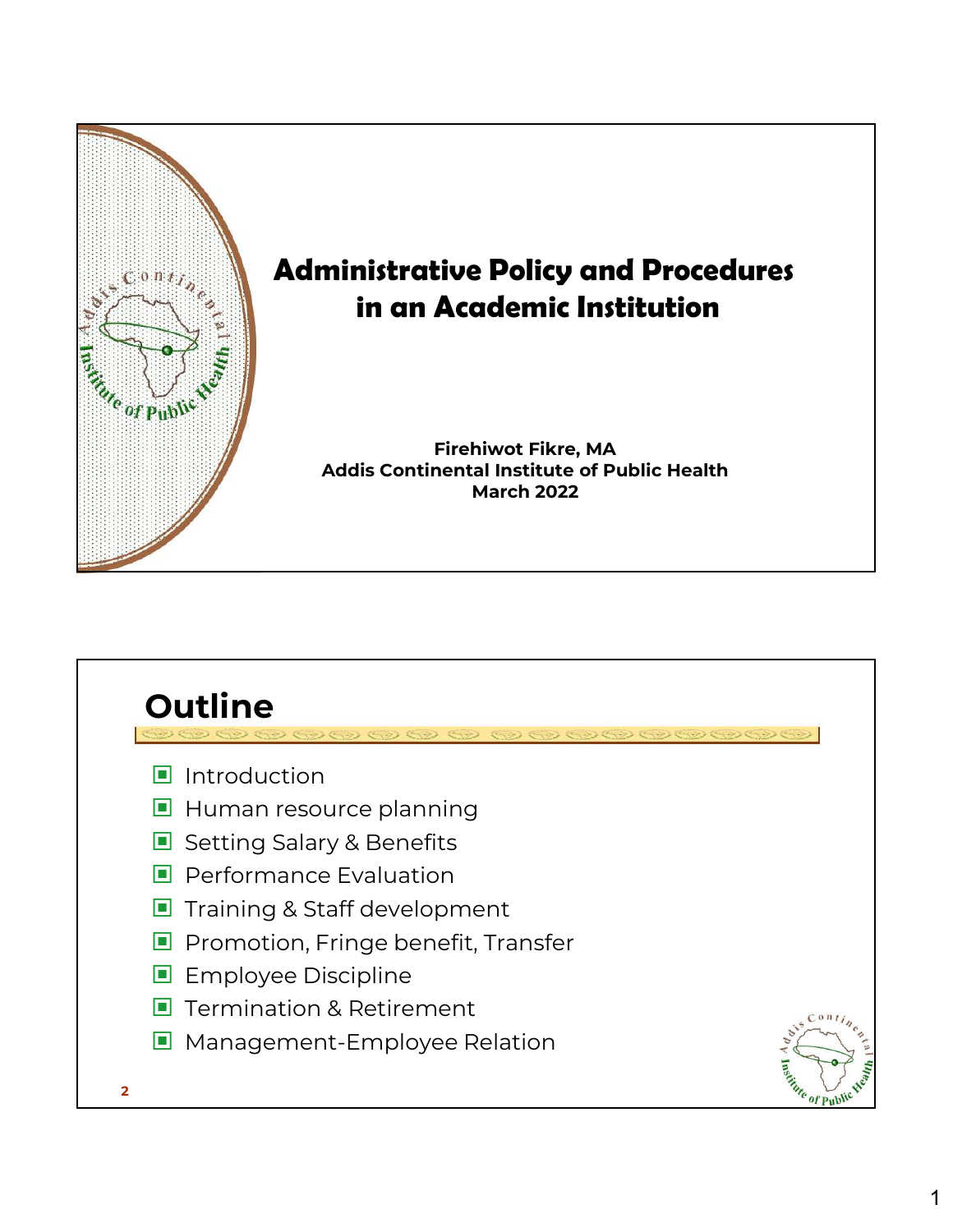

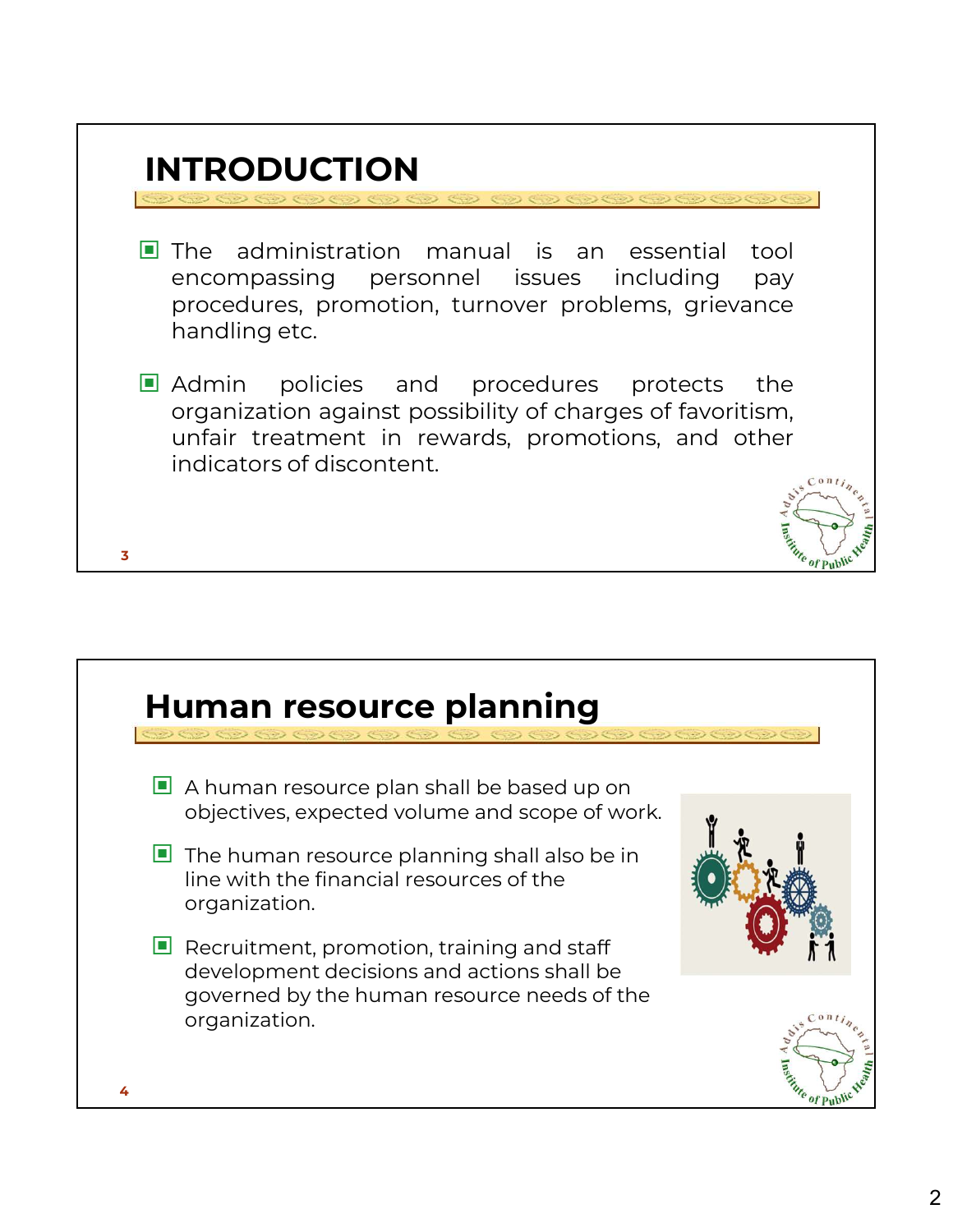

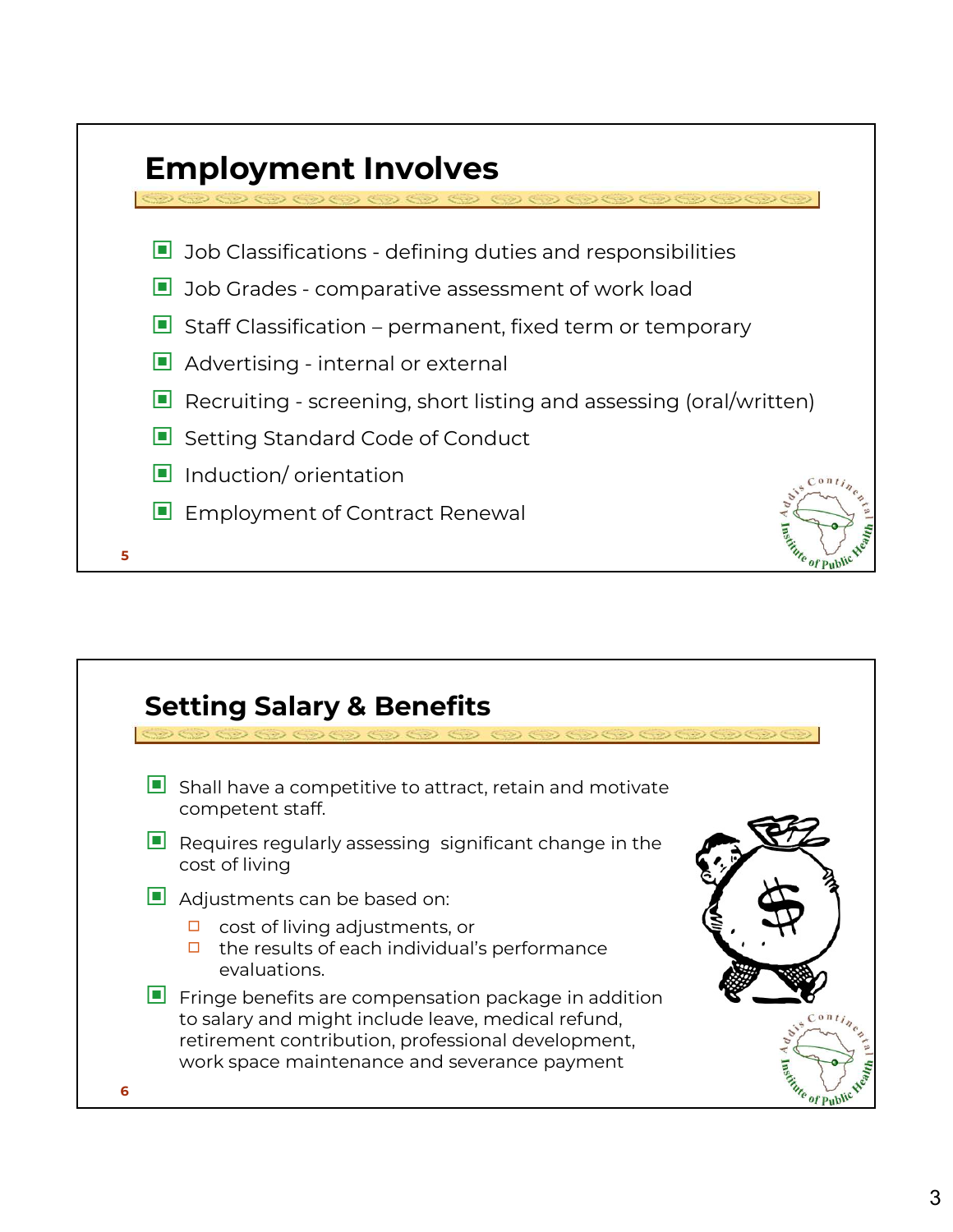| $\blacksquare$ Evaluating employee performance is<br>an important way to improve the<br>effectiveness of the staff and the<br>Institute. | Performal. |
|------------------------------------------------------------------------------------------------------------------------------------------|------------|
| $\blacksquare$ Recognizing & rewarding superior<br>accomplishments is key to growth.                                                     |            |
| $\blacksquare$ Identifying & improving both<br>organizational & employee poor<br>performance is equally important.                       |            |

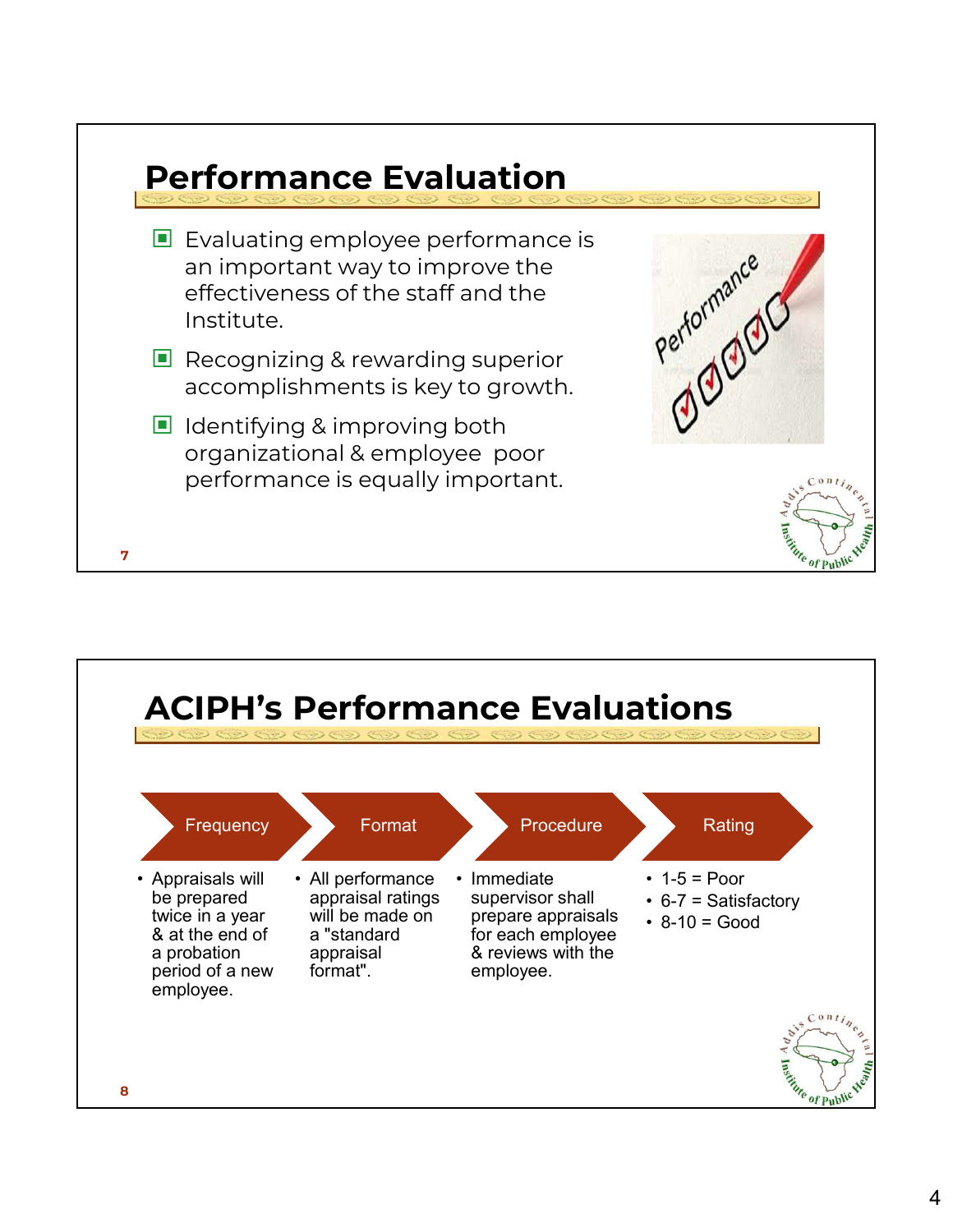

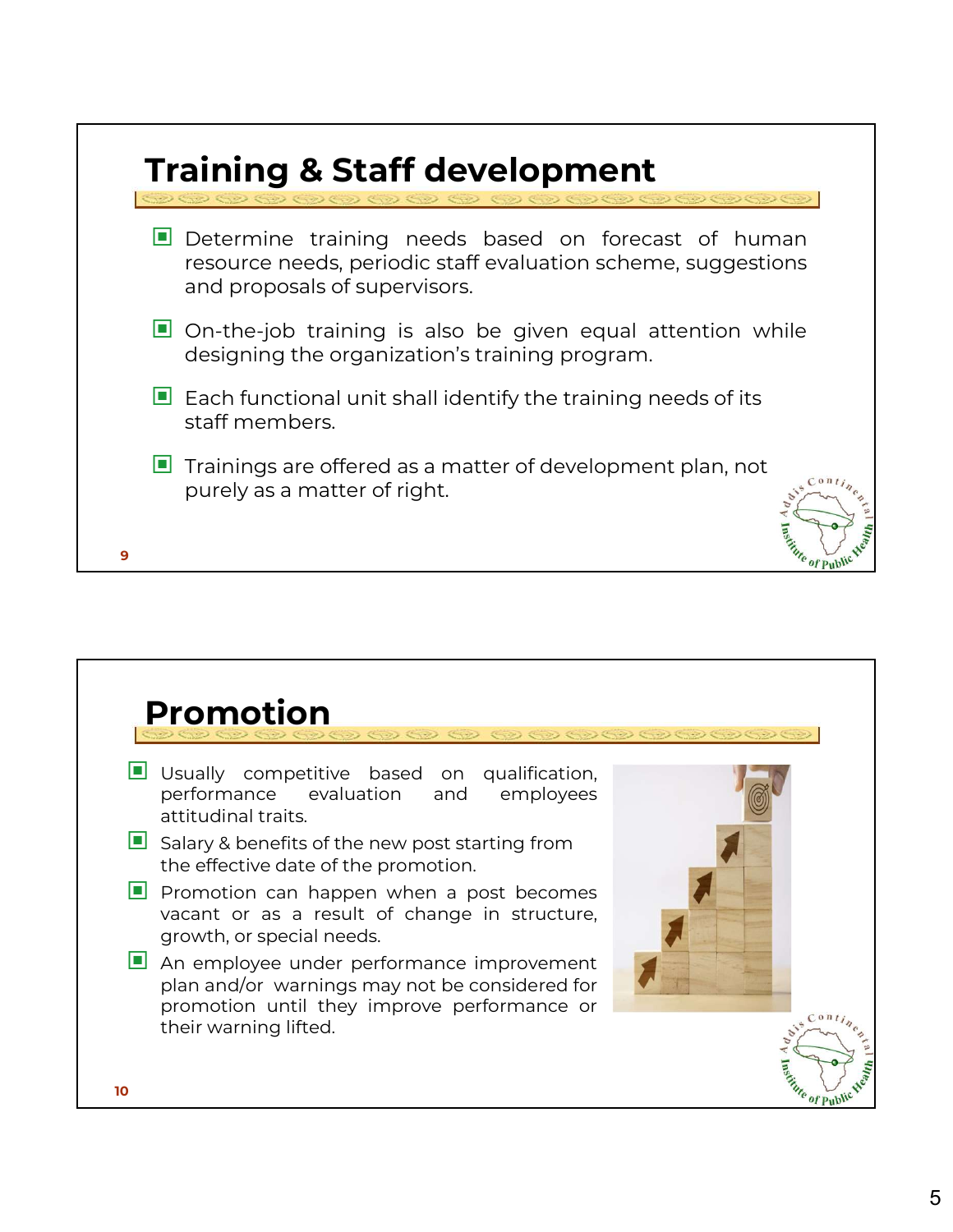| <b>Transfer</b>                                   |                                                                                                                                                           |
|---------------------------------------------------|-----------------------------------------------------------------------------------------------------------------------------------------------------------|
|                                                   | $\mathcal{O}(\mathcal{O})$ and $\mathcal{O}(\mathcal{O})$ and $\mathcal{O}(\mathcal{O})$ and $\mathcal{O}(\mathcal{O})$                                   |
| □                                                 | $\Box$ Transfer of employees from jobs to jobs, from one unit to<br>another with the aim of assigning them:<br>according to their relevant qualifications |
| □                                                 | to prepare them for higher responsibilities                                                                                                               |
| □<br>units                                        | to satisfy the human resource requirements of functional                                                                                                  |
| □                                                 | to align the employee to the organizational needs.                                                                                                        |
| $\Box$ Transfer can be:<br>Permanent<br>Temporary | $C$ on $t$                                                                                                                                                |
| 11                                                | Euro of Public                                                                                                                                            |

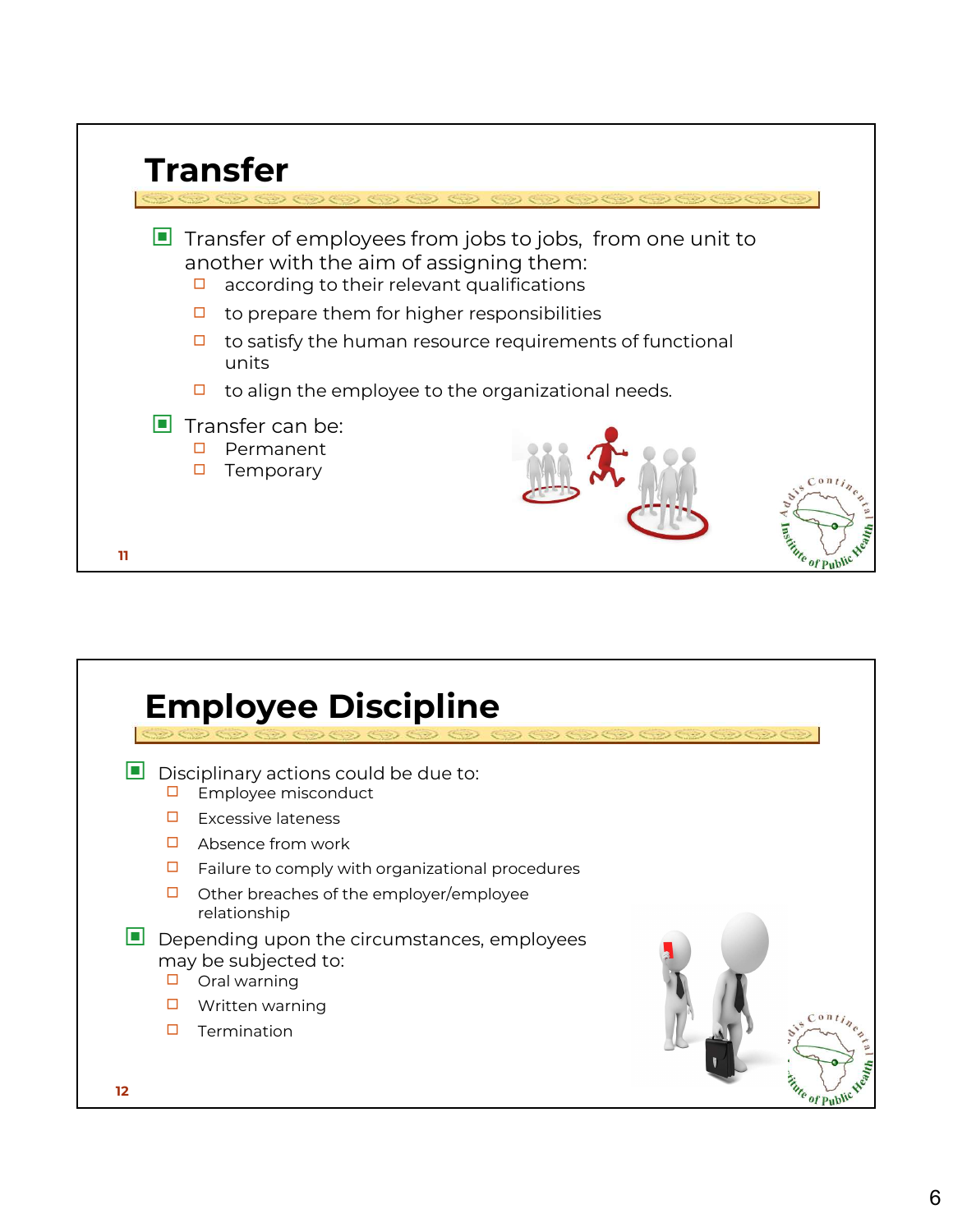|    | <b>Retirement</b>                                                                                                                                                       |
|----|-------------------------------------------------------------------------------------------------------------------------------------------------------------------------|
|    | $\blacksquare$ Termination of employment relationship shall be<br>implemented to keep the interest and wellbeing of both the<br>organization and that of its employees. |
|    | $\Box$ Organizations shall terminate the employment in<br>accordance to applicable laws.                                                                                |
|    | $\blacksquare$ The mandatory retirement age is 60 years. However,<br>organizations may retain a staff member beyond the<br>retirement age as needed.                    |
| 13 | 0 <sub>n</sub><br><b>Fortifie of Pub</b>                                                                                                                                |